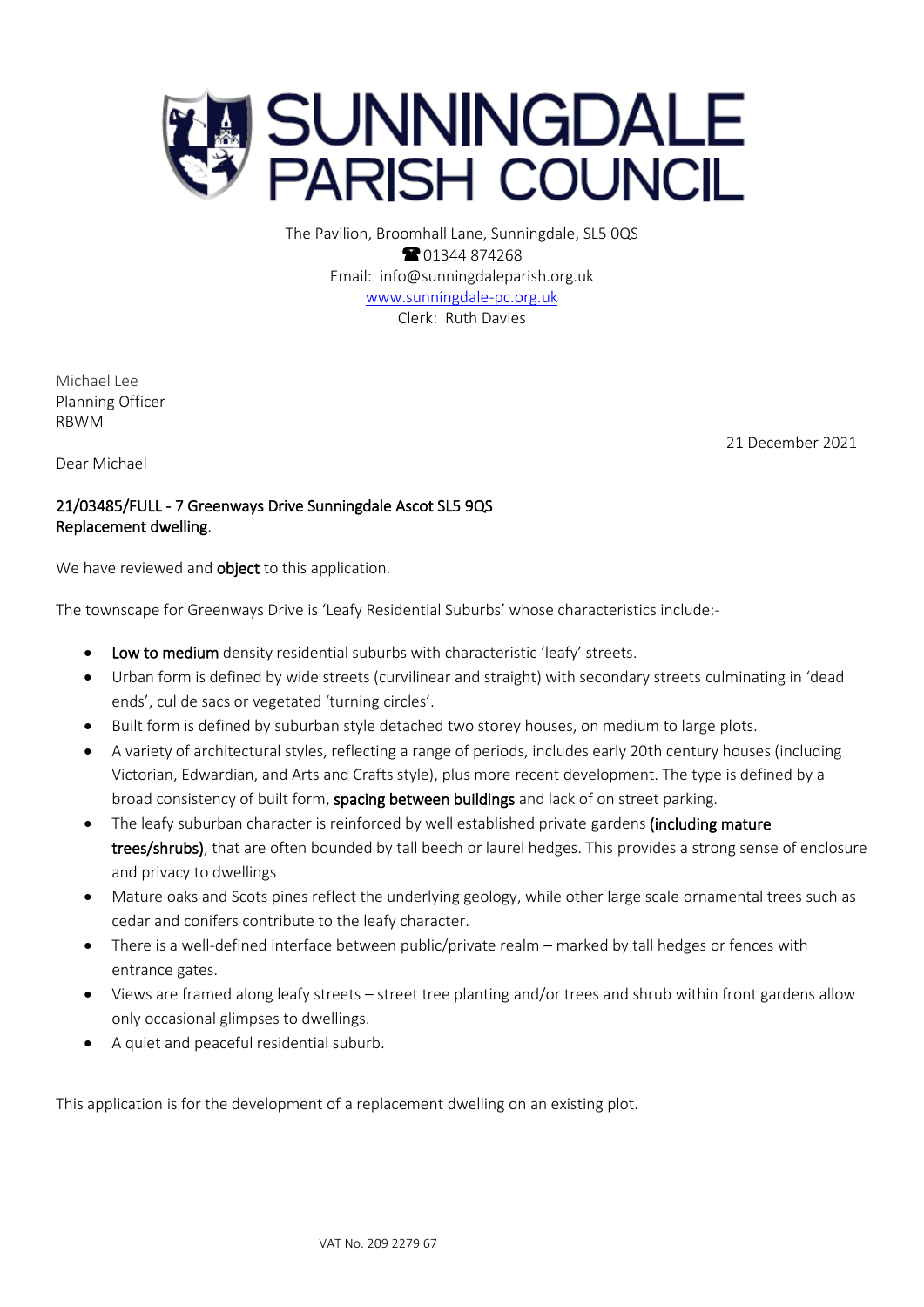



Current Site Layout **Proposed Site Layout** 

There are several areas for concern as described below.

1. Respecting the Townscape and Mix of Housing Types

The proposed development is very much larger than the house it will replace.

As can be seen from the site layouts above, the proposed house would fill the width of the plot, as opposed to the townscape characteristic of "spacing between buildings". This is further demonstrated in the street scene below, where the red outline of the existing building is dwarfed by the proposed development. All space on either side of the existing house has been eliminated.



This size of this building would be out-of-keeping with all the other houses in this street. Rather than being low to medium density, this development would appear high density by comparison.

This is contrary to Policy NP/H2 and NP/DG1 of the Neighbourhood Plan.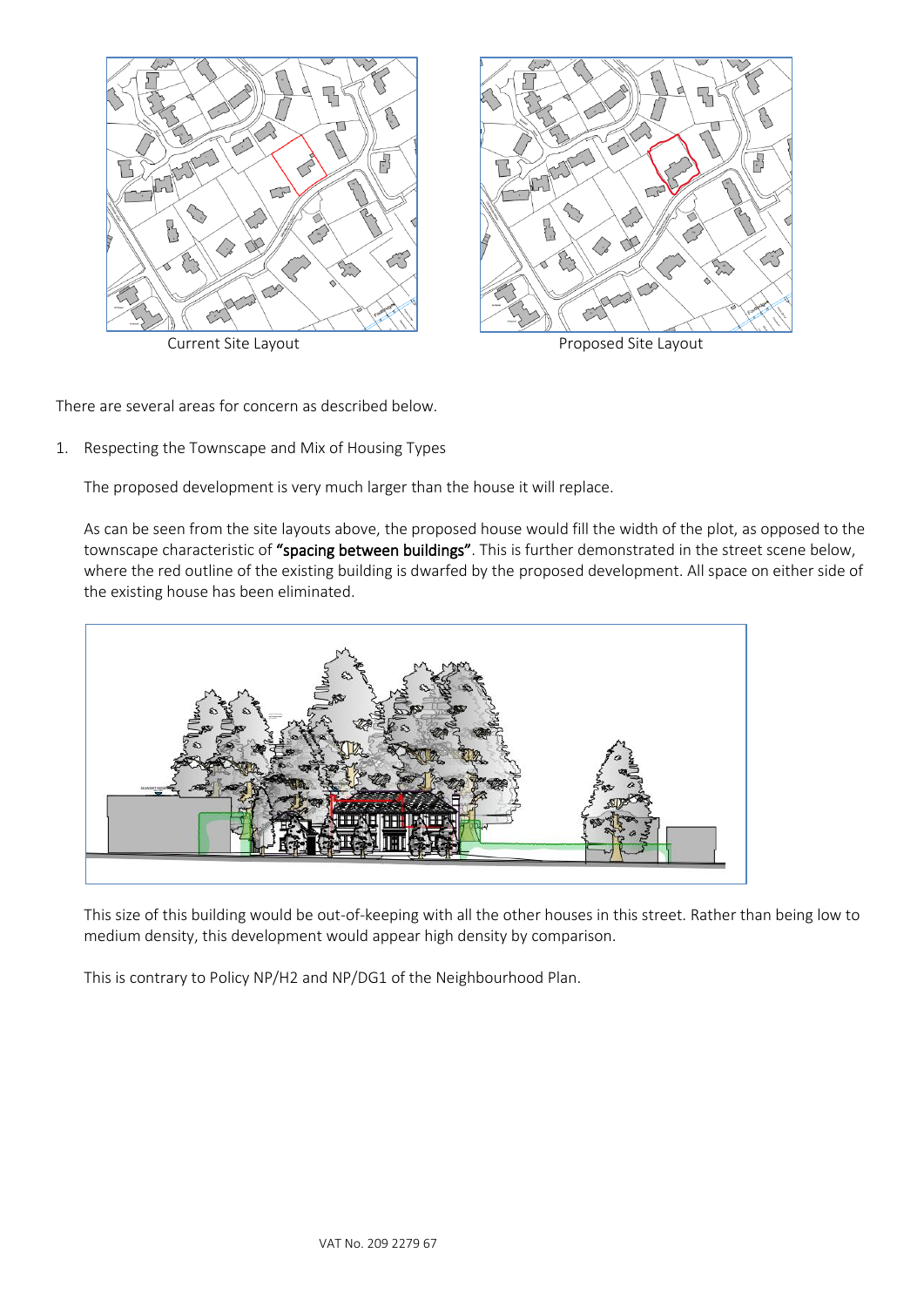#### 2. Density, Footprint, Separation, Scale Bulk

New development should be similar in Density, Footprint, Separation, Scale and Bulk to that of the surrounding area and neighbouring properties.









Existing Rear Elevation **Existing Rear Elevation** 

The existing house has a GIA of 198.3 m2. The proposed house has a GIA of 446.7m2. This is an increase of 225%.

The difference in bulk is considerable. The ridge height of the proposed house is slightly higher - but extends across the increased frontage of the proposed house, making it appear overbearing in the context of the street scene and neighbouring properties.

The footprint is increased also by a significant amount, as shown below.





Existing **Proposed**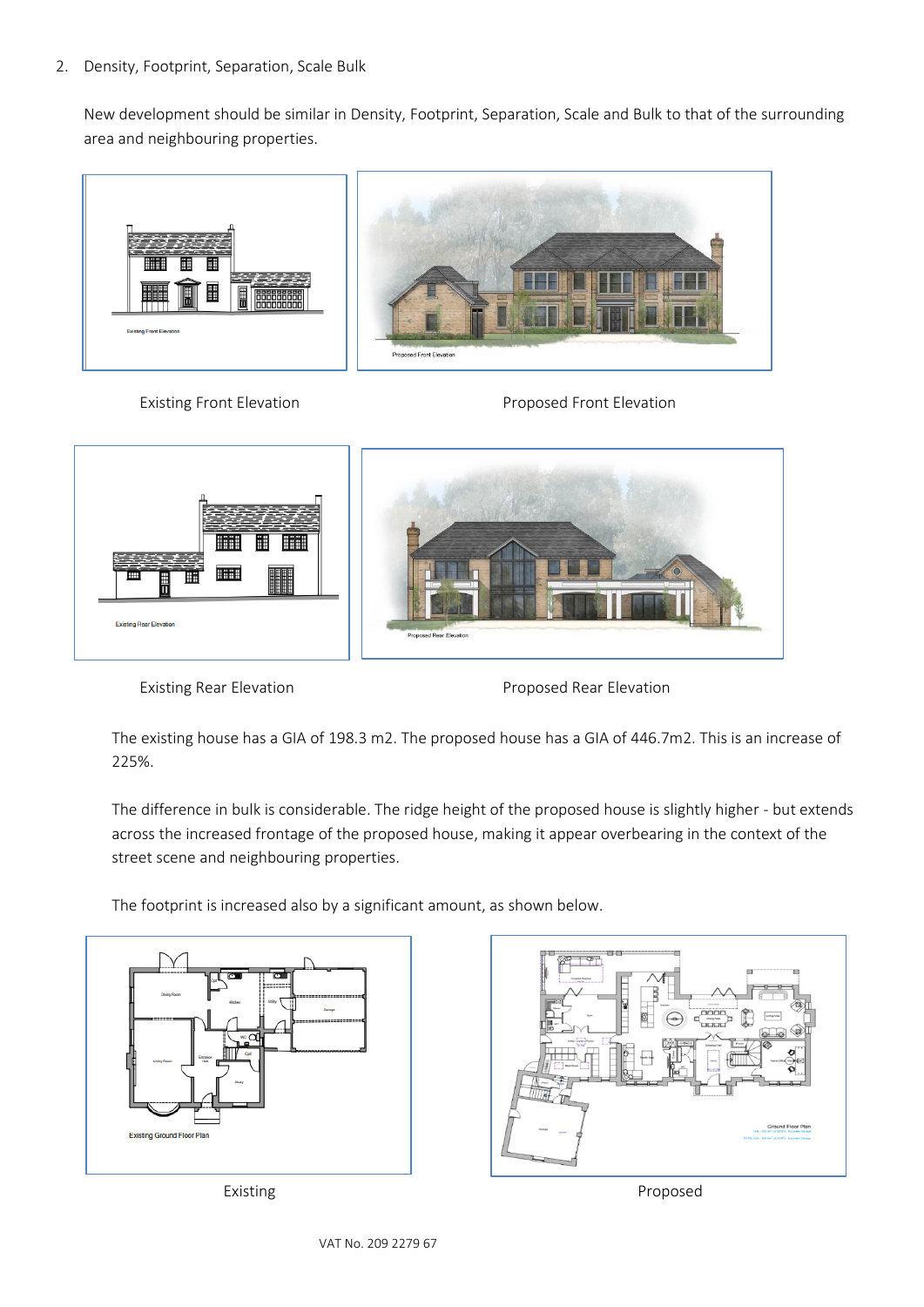The above pictures demonstrate that the proposed development would be contrary to Policy NP/DG1 and NP/DG2 of the Neighbourhood Plan.

### 3. TREES

#### a. Loss of existing trees

The loss of T3 and T4 at the front of the plot is not considered important as they are Cypress trees. However, T5 a 9 metre high cherry tree, also at the front of the plot would be a loss given that it is in public view.

At the rear of the plot T7 , a 9 metre high holly and T10, a 10 metre high purple leaf plum are scheduled for felling to allow for the increase in the size of the building. This is unfortunate. It is noted that T11 , an 11 metre high purple leaf plum to be felled is category U.

#### b. No real rear garden, just trees

As can be seen in the illustration below the proposed new property almost abuts the woodland that comprises almost all the rear garden. The plan below shows that there would be no real amenity land at the rear of the property that was not covered by trees. This really is a woodland garden.

The G12 group of trees closest to the rear elevation in the picure below are beech trees, all category B2 and 17 metres high. They will totally dominate the rear of the property. Furthermore, given that the rear of the property faces Northwest the whole of the rear of the property will be in complete shade from around mid day until the next morning. Immediately adjacent to the G12 beech trees is G14, a group of 22 metre high category B2 Douglas Fir trees. Hence the height of the trees in this West corner of the plot will be overbearing for the property, especially given the extensive area of proposed glazing as well as the proposed terraced area.